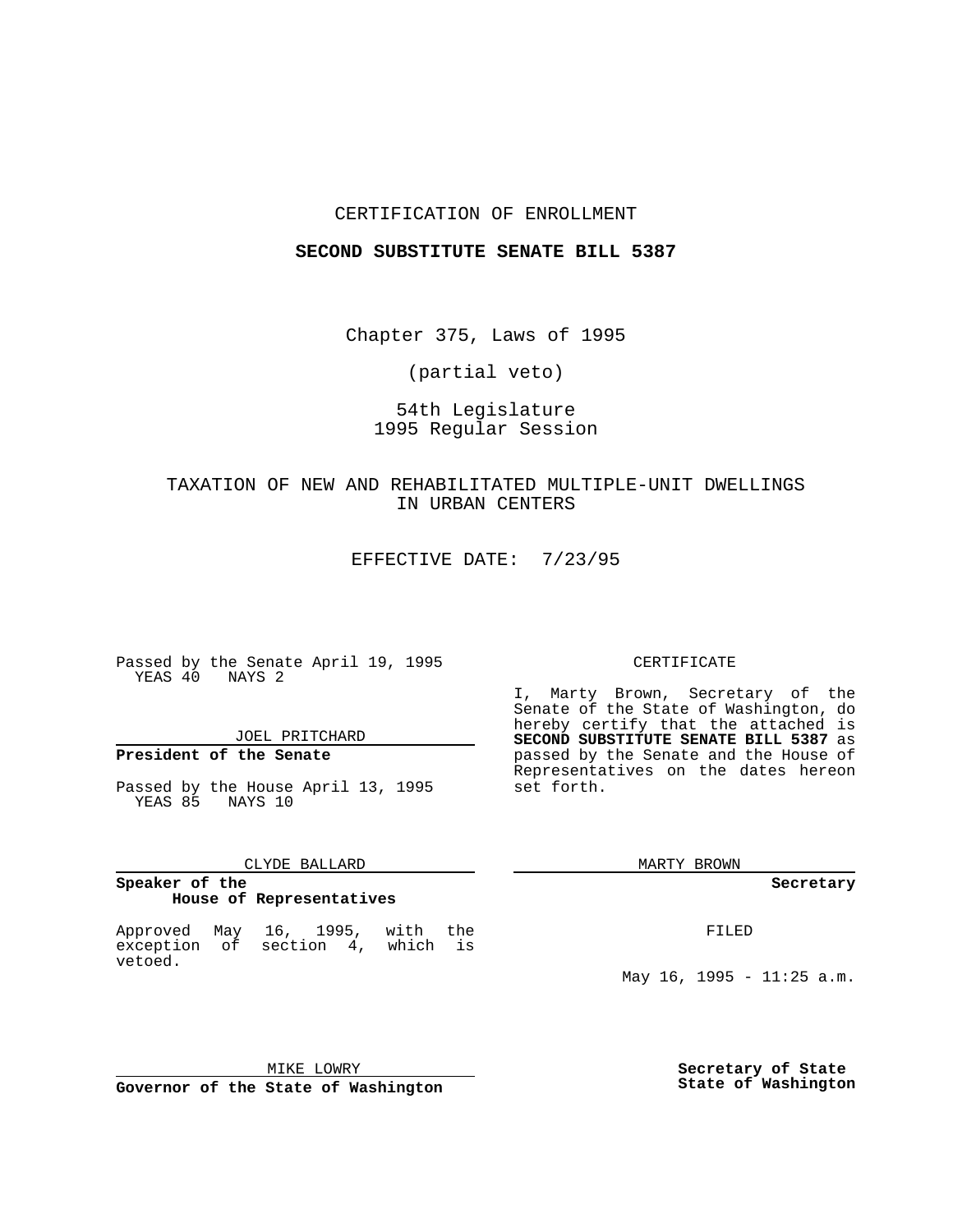# **SECOND SUBSTITUTE SENATE BILL 5387** \_\_\_\_\_\_\_\_\_\_\_\_\_\_\_\_\_\_\_\_\_\_\_\_\_\_\_\_\_\_\_\_\_\_\_\_\_\_\_\_\_\_\_\_\_\_\_

\_\_\_\_\_\_\_\_\_\_\_\_\_\_\_\_\_\_\_\_\_\_\_\_\_\_\_\_\_\_\_\_\_\_\_\_\_\_\_\_\_\_\_\_\_\_\_

## AS AMENDED BY THE HOUSE

Passed Legislature - 1995 Regular Session

#### **State of Washington 54th Legislature 1995 Regular Session**

**By** Senate Committee on Ways & Means (originally sponsored by Senators Wojahn, Winsley, Franklin, Haugen, Rasmussen, McCaslin and West)

Read first time 03/06/95.

 AN ACT Relating to taxation of new and rehabilitated multiple-unit housing in urban centers; and adding a new chapter to Title 84 RCW.

BE IT ENACTED BY THE LEGISLATURE OF THE STATE OF WASHINGTON:

NEW SECTION. **Sec. 1.** The legislature finds:

 (1) That in many of Washington's urban centers there is insufficient availability of desirable and convenient residential units to meet the needs of a growing number of the public who would live in these urban centers if these desirable, convenient, attractive, and livable places to live were available;

 (2) That the development of additional and desirable residential units in these urban centers that will attract and maintain a significant increase in the number of permanent residents in these areas will help to alleviate the detrimental conditions and social liability that tend to exist in the absence of a viable residential population and will help to achieve the planning goals mandated by the growth management act under RCW 36.70A.020; and

 (3) That planning solutions to solve the problems of urban sprawl often lack incentive and implementation techniques needed to encourage residential redevelopment in those urban centers lacking sufficient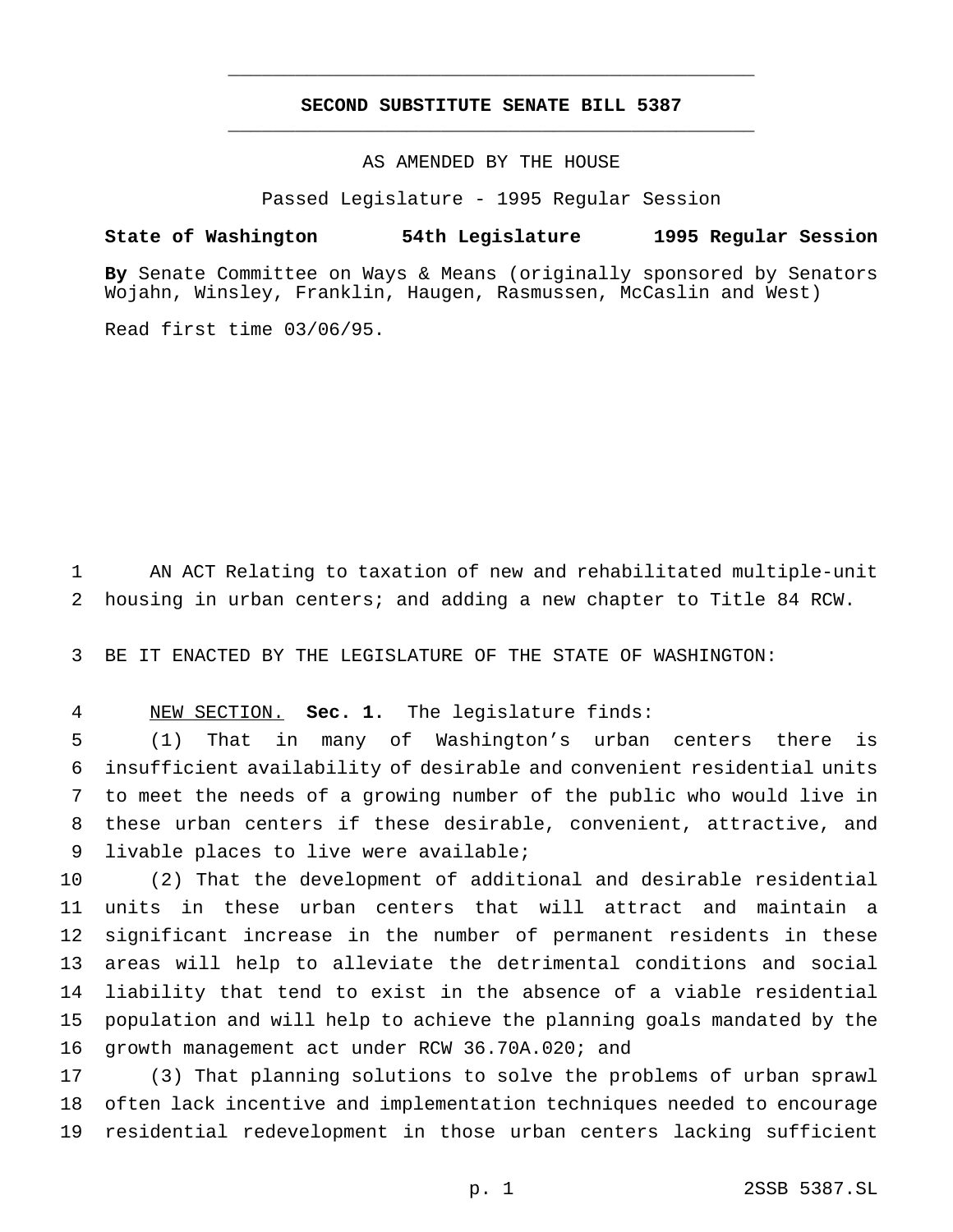residential opportunities, and it is in the public interest and will benefit, provide, and promote the public health, safety, and welfare to stimulate new or enhanced residential opportunities within urban centers through a tax incentive as provided by this chapter.

 NEW SECTION. **Sec. 2.** It is the purpose of this chapter to encourage increased residential opportunities in cities that are required to plan or choose to plan under the growth management act within urban centers where the legislative body of the affected city has found there is insufficient housing opportunities. It is further the purpose of this chapter to stimulate the construction of new multifamily housing and the rehabilitation of existing vacant and underutilized buildings for multifamily housing in urban centers having insufficient housing opportunities that will increase and improve residential opportunities within these urban centers. To achieve these purposes, this chapter provides for special valuations for eligible improvements associated with multiunit housing in residentially deficient urban centers.

 NEW SECTION. **Sec. 3.** Unless the context clearly requires otherwise, the definitions in this section apply throughout this chapter.

 (1) "City" means a city or town with a population of at least one hundred fifty thousand located in a county planning under the growth management act.

 (2) "Governing authority" means the local legislative authority of a city having jurisdiction over the property for which an exemption may be applied for under this chapter.

(3) "Growth management act" means chapter 36.70A RCW.

 (4) "Multiple-unit housing" means a building having four or more dwelling units not designed or used as transient accommodations and not including hotels and motels. Multifamily units may result from new construction or rehabilitated or conversion of vacant, underutilized, or substandard buildings to multifamily housing.

(5) "Owner" means the property owner of record.

 (6) "Permanent residential occupancy" means multiunit housing that provides either rental or owner occupancy on a nontransient basis. This includes owner-occupied or rental accommodation that is leased for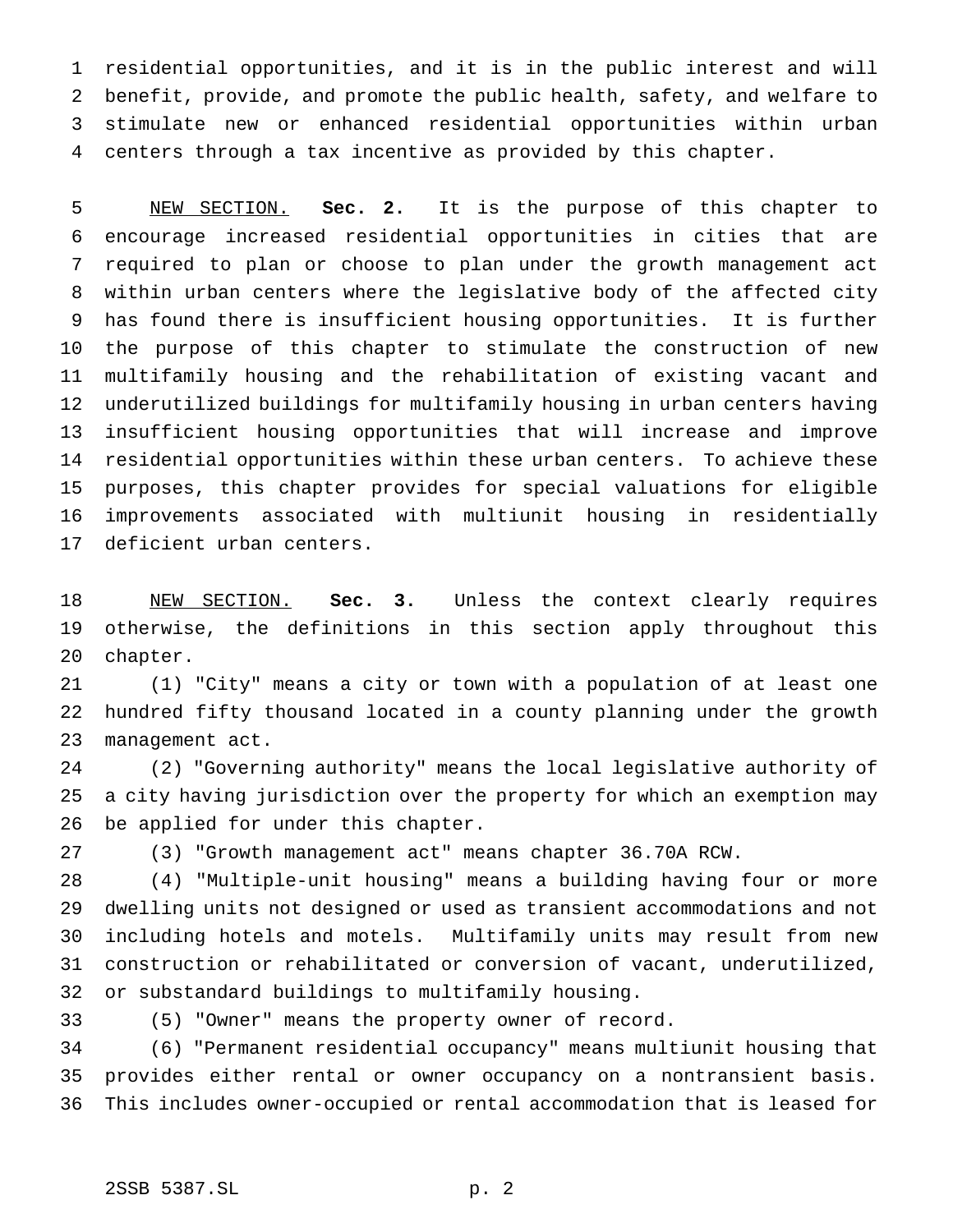a period of at least one month. This excludes hotels and motels that predominately offer rental accommodation on a daily or weekly basis.

 (7) "Rehabilitation improvements" means modifications to existing structures, that are vacant for twelve months or longer, that are made to achieve a condition of substantial compliance with existing building codes or modification to existing occupied structures which increase the number of multifamily housing units.

 (8) "Residential targeted area" means an area within an urban center that has been designated by the governing authority as a residential targeted area in accordance with this chapter.

 (9) "Substantial compliance" means compliance with local building or housing code requirements that are typically required for rehabilitation as opposed to new construction.

 (10) "Urban center" means a compact identifiable district where urban residents may obtain a variety of products and services. An urban center must contain:

 (a) Several existing or previous, or both, business establishments that may include but are not limited to shops, offices, banks, restaurants, governmental agencies;

 (b) Adequate public facilities including streets, sidewalks, 21 lighting, transit, domestic water, and sanitary sewer systems; and (c) A mixture of uses and activities that may include housing, recreation, and cultural activities in association with either commercial or office, or both, use.

25 \*NEW SECTION. Sec. 4. The provisions of this chapter relating to special valuation apply only to locally designated residential targeted areas of those cities planning under the growth management act. **\*Sec. 4 was vetoed. See message at end of chapter.**

 NEW SECTION. **Sec. 5.** (1) The value of new housing construction, conversion, and rehabilitation improvements qualifying under this chapter is exempt from ad valorem property taxation, for ten successive years beginning January 1 of the year immediately following the calendar year after issuance of the certificate of tax exemption eligibility. However, the exemption does not include the value of land or nonhousing-related improvements not qualifying under this chapter. (2) In the case of rehabilitation of existing buildings, the exemption does not include the value of improvements constructed prior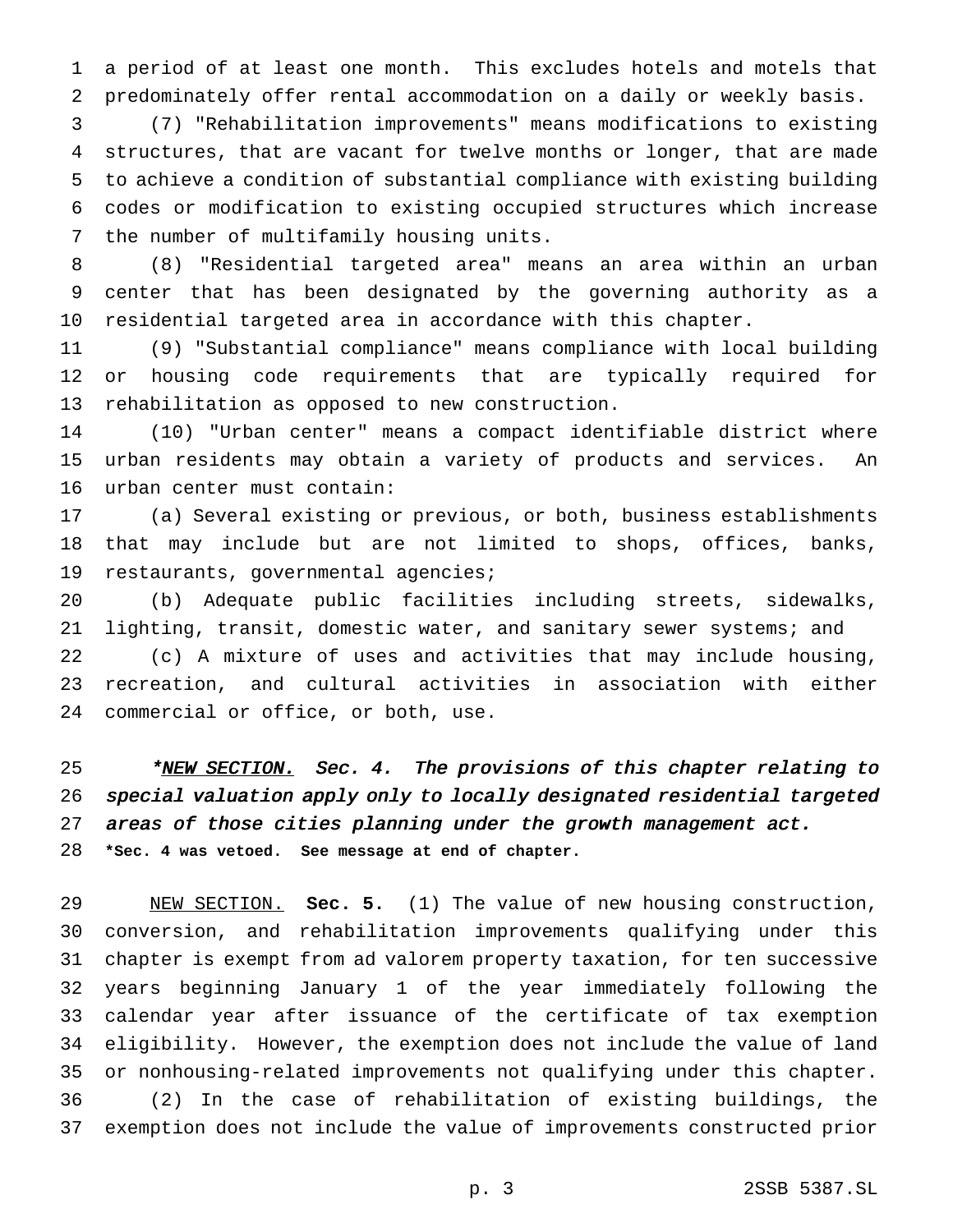to the submission of the application required under this chapter. The incentive provided by this chapter is in addition to any other incentives, tax credits, grants, or other incentives provided by law. (3) This chapter does not apply to increases in assessed valuation made by the assessor on nonqualifying portions of building and value of land nor to increases made by lawful order of a county board of equalization, the department of revenue, or a county, to a class of property throughout the county or specific area of the county to achieve the uniformity of assessment or appraisal required by law.

 NEW SECTION. **Sec. 6.** An owner of property making application under this chapter must meet the following requirements:

 (1) The new or rehabilitated multiple-unit housing must be located in a residential targeted area as designated by the city;

 (2) The multiple-unit housing must meet the guidelines as adopted by the governing authority that may include height, density, public benefit features, number and size of proposed development, parking, and other adopted requirements indicated necessary by the city. The required amenities should be relative to the size of the project and tax benefit to be obtained;

 (3) The new, converted, or rehabilitated multiple-unit housing must provide for a minimum of fifty percent of the space for permanent residential occupancy. In the case of existing occupied multifamily development, the multifamily housing must also provide for a minimum of four additional multifamily units. Existing multifamily vacant housing that has been vacant for twelve months or more does not have to provide additional multifamily units;

 (4) New construction multifamily housing and rehabilitation improvements must be completed within three years from the date of approval of the application;

 (5) Property proposed to be rehabilitated must be vacant at least twelve months before submitting an application and fail to comply with one or more standards of the applicable state or local building or housing codes on or after the effective date of this section; and

 (6) The applicant must enter into a contract with the city approved by the governing body under which the applicant has agreed to the implementation of the development on terms and conditions satisfactory to the governing authority.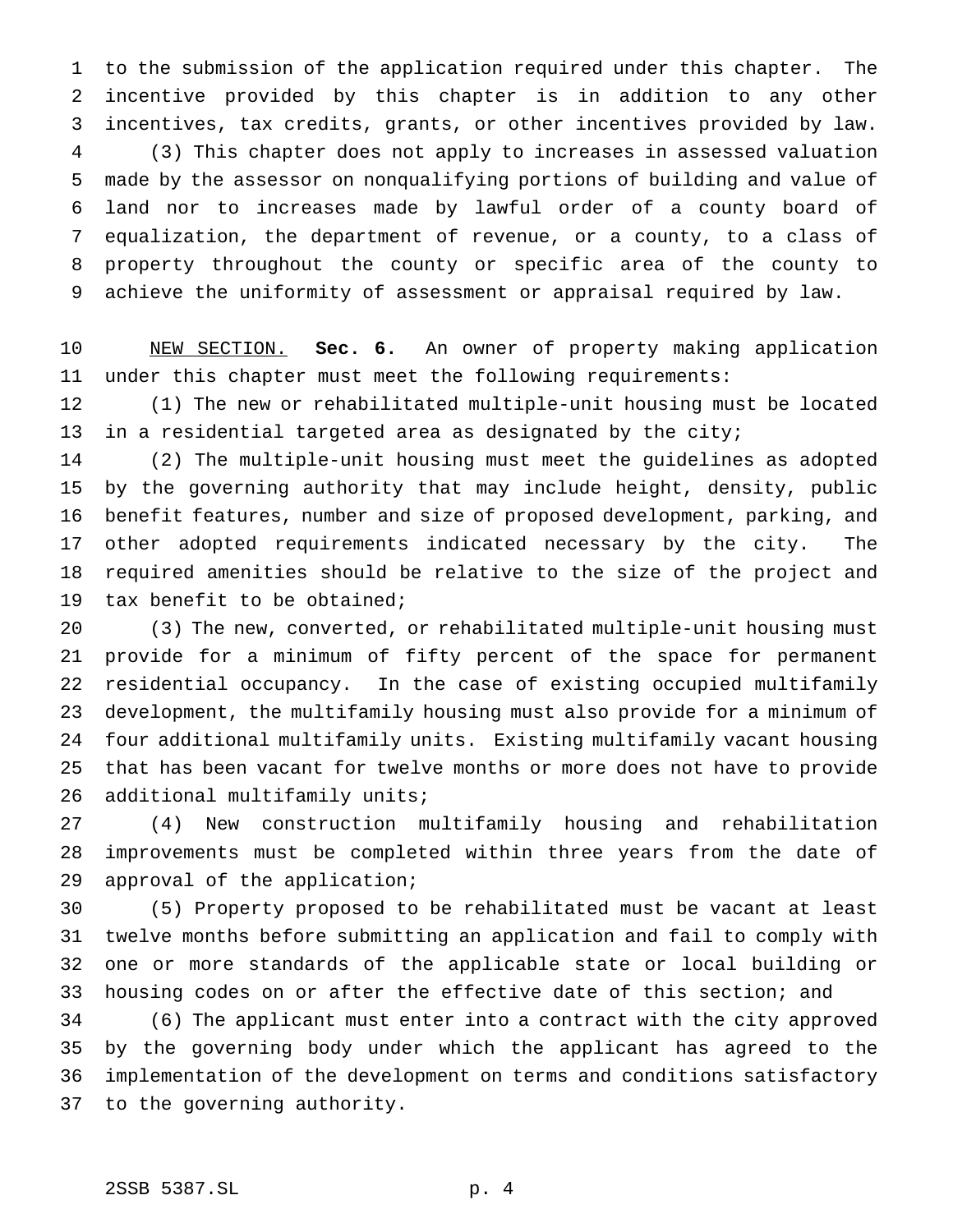NEW SECTION. **Sec. 7.** (1) The following criteria must be met before an area may be designated as a residential targeted area:

 (a) The area must be within an urban center, as determined by the governing authority;

 (b) The area must lack, as determined by the governing authority, sufficient available, desirable, and convenient residential housing to meet the needs of the public who would be likely to live in the urban center, if the desirable, attractive, and livable places to live were available; and

 (c) The providing of additional housing opportunity in the area, as determined by the governing authority, will assist in achieving one or more of the stated purposes of this chapter.

 (2) For the purpose of designating a residential targeted area or areas, the governing authority may adopt a resolution of intention to so designate an area as generally described in the resolution. The resolution must state the time and place of a hearing to be held by the governing authority to consider the designation of the area and may include such other information pertaining to the designation of the area as the governing authority determines to be appropriate to apprise the public of the action intended.

 (3) The governing authority shall give notice of a hearing held under this chapter by publication of the notice once each week for two consecutive weeks, not less than seven days, nor more than thirty days before the date of the hearing in a paper having a general circulation in the city where the proposed residential targeted area is located. The notice must state the time, date, place, and purpose of the hearing and generally identify the area proposed to be designated as a residential targeted area.

 (4) Following the hearing, or a continuance of the hearing, the governing authority may designate all or a portion of the area described in the resolution of intent as a residential targeted area if it finds, in its sole discretion, that the criteria in subsections (1) through (3) of this section have been met.

 (5) After designation of a residential targeted area, the governing authority shall adopt standards and guidelines to be utilized in considering applications and making the determinations required under section 9 of this act. The standards and guidelines must establish basic requirements for both new construction and rehabilitation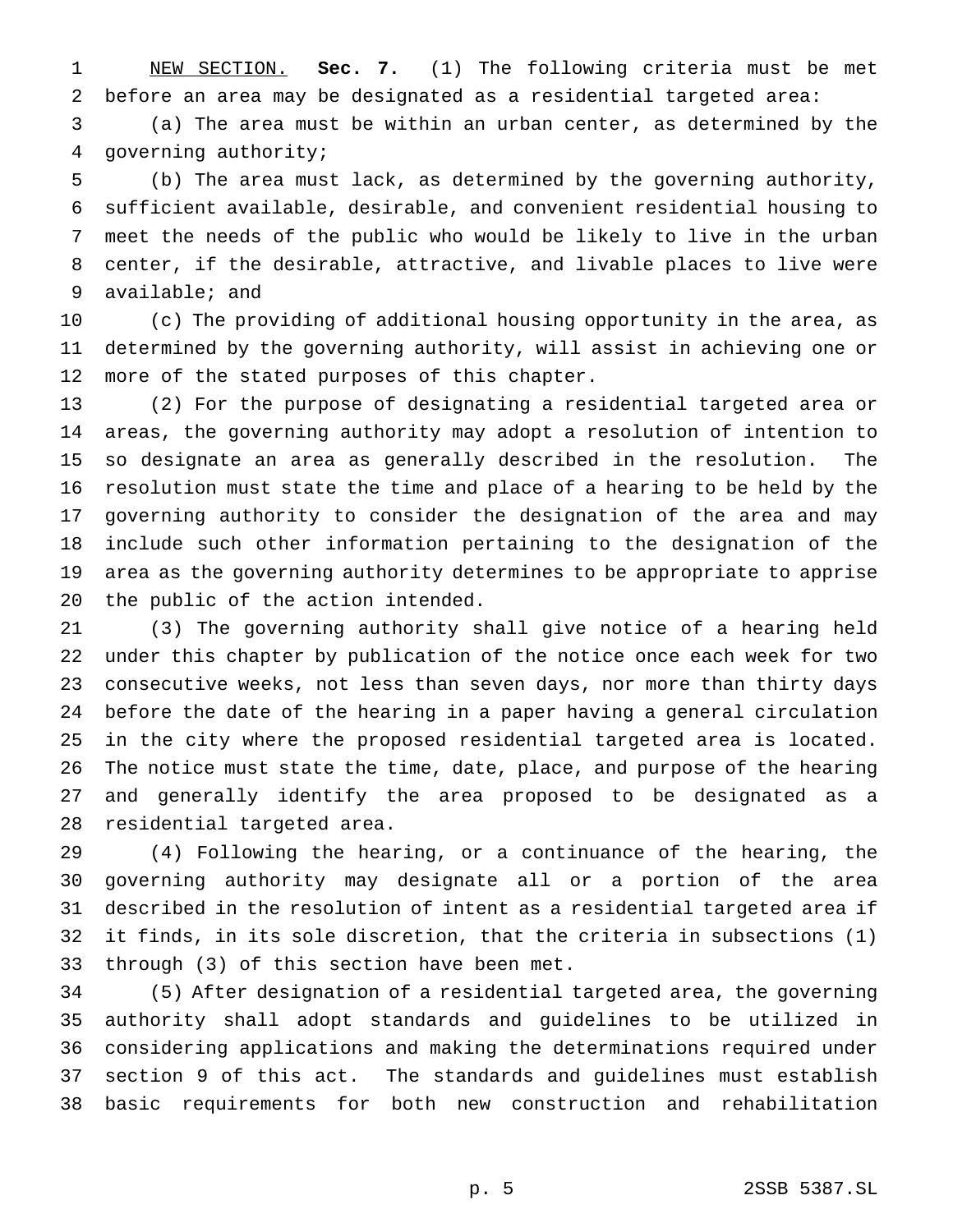including application process and procedures. These guidelines may include the following:

 (a) Requirements that address demolition of existing structures and site utilization; and

 (b) Building requirements that may include elements addressing parking, height, density, environmental impact, and compatibility with the existing surrounding property and such other amenities as will attract and keep permanent residents and that will properly enhance the livability of the residential targeted area in which they are to be located.

 NEW SECTION. **Sec. 8.** An owner of property seeking tax incentives under this chapter must complete the following procedures:

 (1) In the case of rehabilitation or where demolition or new construction is required, the owner shall secure from the governing authority or duly authorized agent, before commencement of rehabilitation improvements or new construction, verification of property noncompliance with applicable building and housing codes;

 (2) In the case of new and rehabilitated multifamily housing, the owner shall apply to the city on forms adopted by the governing authority. The application must contain the following:

 (a) Information setting forth the grounds supporting the requested exemption including information indicated on the application form or in the guidelines;

 (b) A description of the project and site plan, including the floor 25 plan of units and other information requested;

 (c) A statement that the applicant is aware of the potential tax liability involved when the property ceases to be eligible for the incentive provided under this chapter;

 (3) The applicant must verify the application by oath or affirmation; and

 (4) The application must be made on or before April 1 of each year, and must be accompanied by the application fee, if any, required under section 10 of this act. The governing authority may permit the applicant to revise an application before final action by the governing authority.

 NEW SECTION. **Sec. 9.** The duly authorized administrative official or committee of the city may approve the application if it finds that: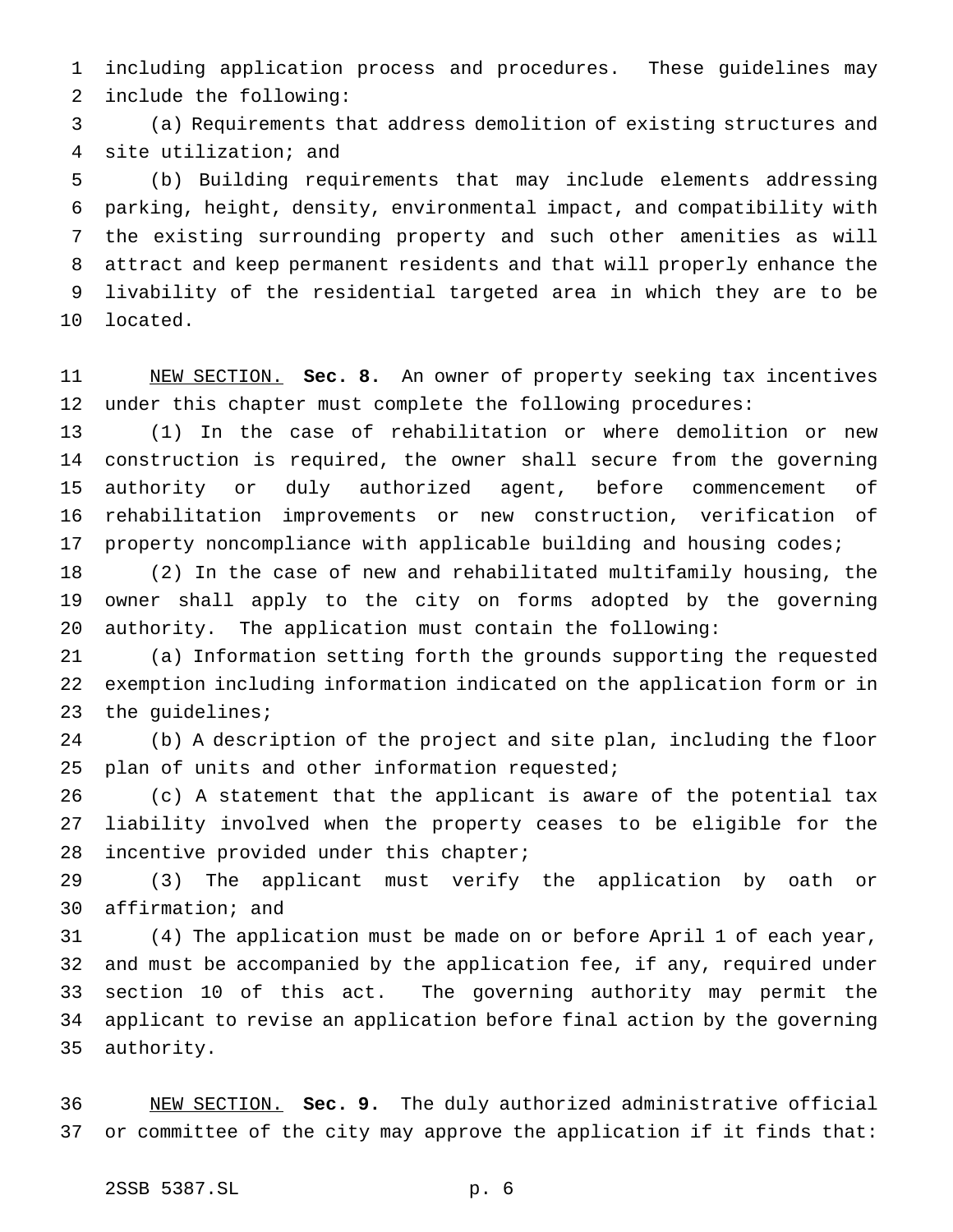(1) A minimum of four new units are being constructed or in the case of occupied rehabilitation or conversion a minimum of four additional multifamily units are being developed;

 (2) The proposed project is or will be, at the time of completion, in conformance with all local plans and regulations that apply at the time the application is approved;

 (3) The owner has complied with all standards and guidelines 8 adopted by the city under this chapter; and

 (4) The site is located in a residential targeted area of an urban center that has been designated by the governing authority in accordance with procedures and guidelines indicated in section 7 of this act.

 NEW SECTION. **Sec. 10.** (1) The governing authority or an administrative official or commission authorized by the governing authority shall approve or deny an application filed under this chapter within ninety days after receipt of the application.

 (2) If the application is approved, the city shall issue the owner of the property a conditional certificate of acceptance of tax exemption. The certificate must contain a statement by a duly authorized administrative official of the governing authority that the property has complied with the required findings indicated in section 8 of this act.

 (3) If the application is denied by the authorized administrative official or commission authorized by the governing authority, the deciding administrative official or commission shall state in writing the reasons for denial and send the notice to the applicant at the applicant's last known address within ten days of the denial.

 (4) Upon denial by a duly authorized administrative official or commission, an applicant may appeal the denial to the governing authority within thirty days after receipt of the denial. The appeal before the governing authority will be based upon the record made before the administrative official with the burden of proof on the applicant to show that there was no substantial evidence to support the administrative official's decision. The decision of the governing body in denying or approving the application is final.

 NEW SECTION. **Sec. 11.** The governing authority may establish an application fee. This fee may not exceed an amount determined to be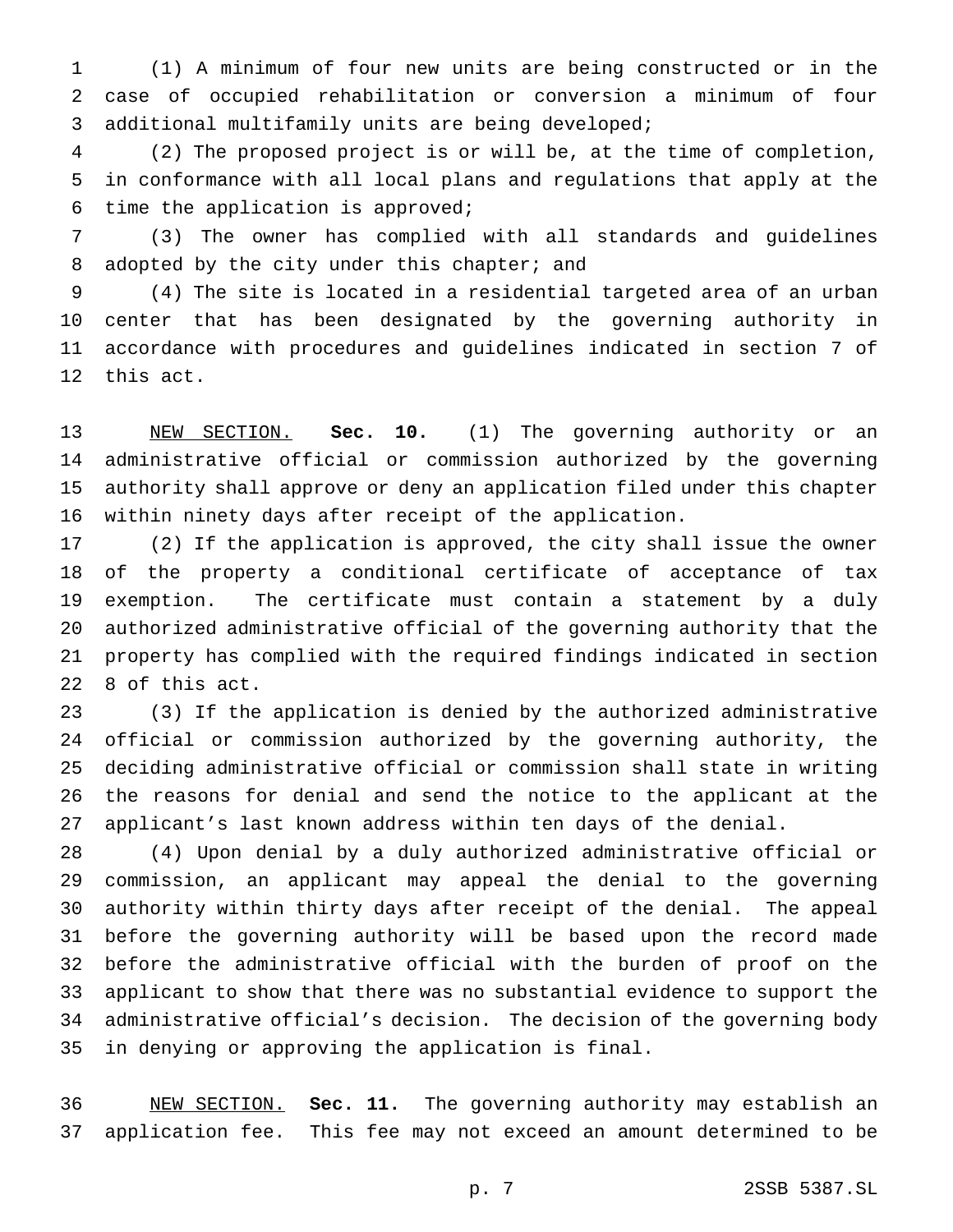required to cover the cost to be incurred by the governing authority and the assessor in administering this chapter. The application fee must be paid at the time the application for limited exemption is filed. If the application is approved, the governing authority shall pay the application fee to the county assessor for deposit in the county current expense fund, after first deducting that portion of the fee attributable to its own administrative costs in processing the application. If the application is denied, the governing authority may retain that portion of the application fee attributable to its own administrative costs and refund the balance to the applicant.

 NEW SECTION. **Sec. 12.** (1) Upon completion of rehabilitation or new construction for which an application for limited exemption under this chapter has been approved and after issuance of the certificate of occupancy, the owner shall file with the city the following:

 (a) A statement of the amount of rehabilitation or construction expenditures made with respect to each housing unit and the composite expenditures made in the rehabilitation or construction of the entire property;

 (b) A description of the work that has been completed and a statement that the rehabilitation improvements or new construction on the owner's property qualify the property for limited exemption under 22 this chapter; and

 (c) A statement that the work has been completed within three years of the issuance of the conditional certificate of tax exemption.

 (2) Within thirty days after receipt of the statements required under subsection (1) of this section, the authorized representative of the city shall determine whether the work completed is consistent with the application and the contract approved by the governing authority and is qualified for limited exemption under this chapter. The city shall also determine which specific improvements completed meet the requirements and required findings.

 (3) If the rehabilitation, conversion, or construction is completed within three years of the date the application for limited exemption is filed under this chapter, or within an authorized extension of this time limit, and the authorized representative of the city determines that improvements were constructed consistent with the application and other applicable requirements and the owner's property is qualified for limited exemption under this chapter, the city shall file the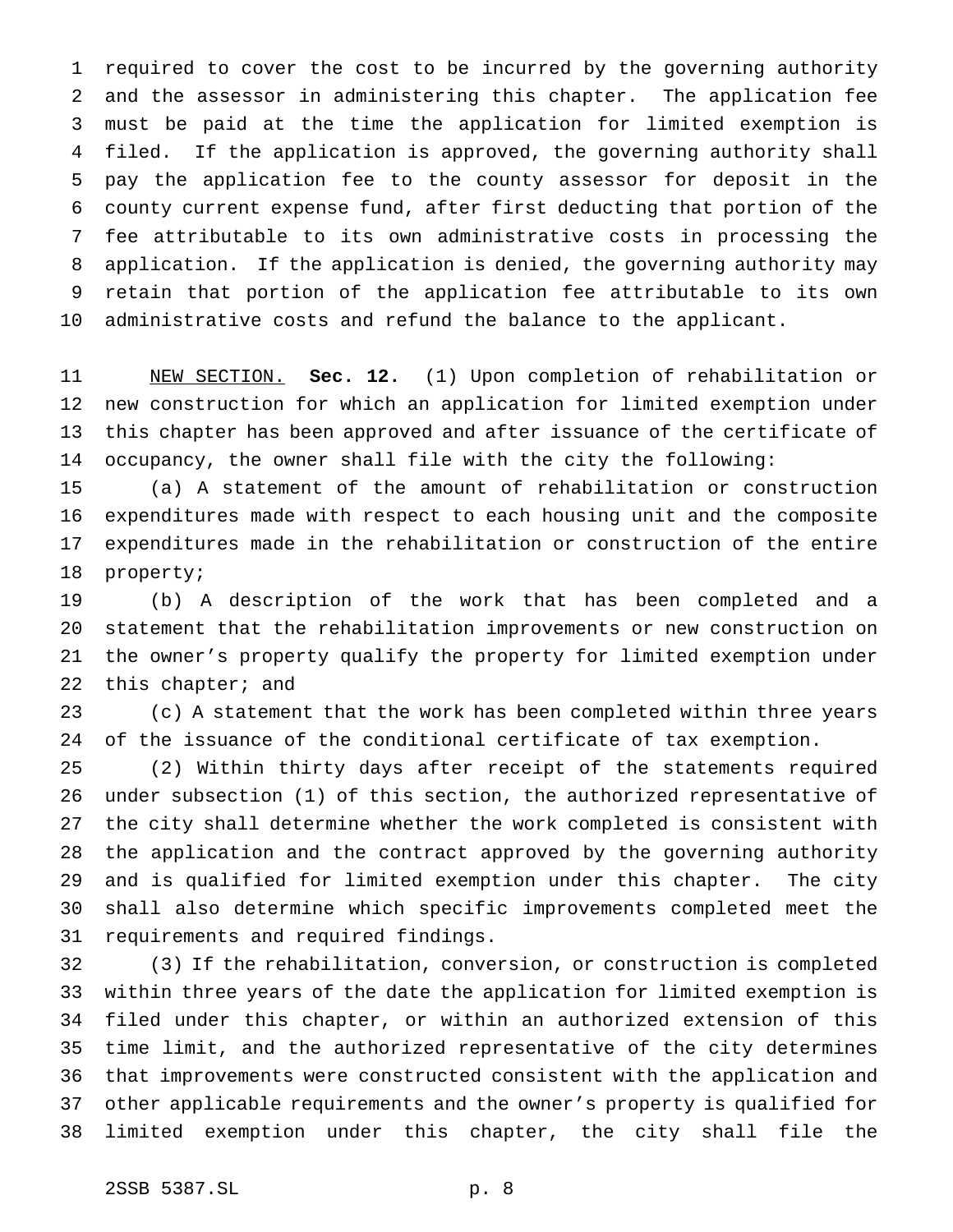certificate of tax exemption with the county assessor within ten days of the expiration of the thirty-day period provided under subsection (2) of this section.

 (4) The authorized representative of the city shall notify the applicant that a certificate of tax exemption is not going to be filed if the representative determines that:

 (a) The rehabilitation or new construction was not completed within three years of the application date, or within any authorized extension of the time limit;

 (b) The improvements were not constructed consistent with the application or other applicable requirements; or

 (c) The owner's property is otherwise not qualified for limited exemption under this chapter.

 (5) If the authorized representative of the city finds that construction or rehabilitation of multiple-unit housing was not completed within the required time period due to circumstances beyond the control of the owner and that the owner has been acting and could reasonably be expected to act in good faith and with due diligence, the governing authority or the city official authorized by the governing authority may extend the deadline for completion of construction or rehabilitation for a period not to exceed twenty-four consecutive months.

 (6) The governing authority may provide by ordinance for an appeal of a decision by the deciding officer or authority that an owner is not entitled to a certificate of tax exemption to the governing authority, a hearing examiner, or other city officer authorized by the governing authority to hear the appeal in accordance with such reasonable procedures and time periods as provided by ordinance of the governing authority. The owner may appeal a decision by the deciding officer or authority that is not subject to local appeal or a decision by the local appeal authority that the owner is not entitled to a certificate of tax exemption in superior court under RCW 34.05.510 through 34.05.598, if the appeal is filed within thirty days of notification by the city to the owner of the decision being challenged.

 NEW SECTION. **Sec. 13.** Thirty days after the anniversary of the date of the certificate of tax exemption and each year for a period of ten years, the owner of the rehabilitated or newly constructed property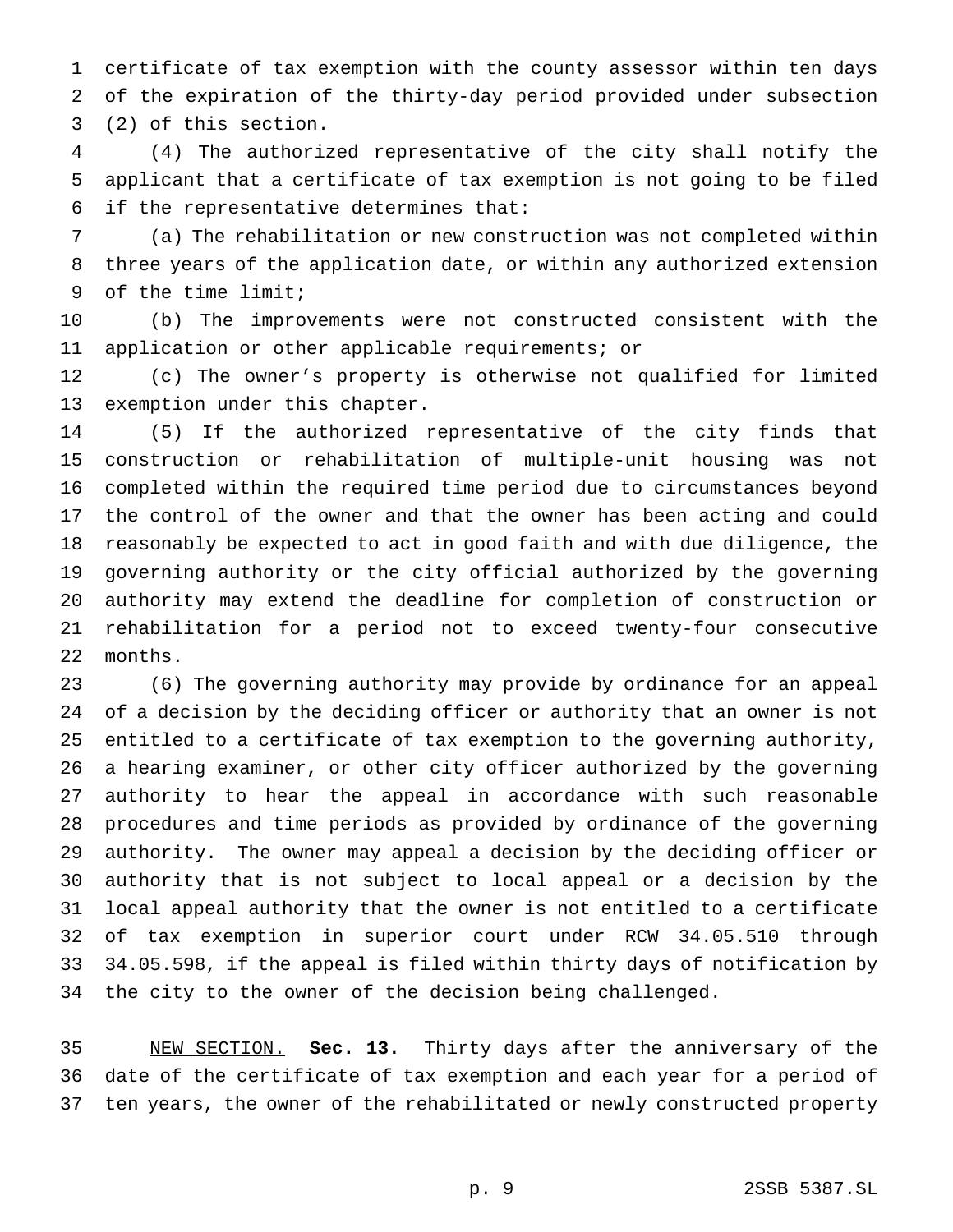shall file with a designated agent of the city an annual report indicating the following:

 (1) A statement of occupancy and vacancy of the rehabilitated or newly constructed property during the twelve months ending with the anniversary date;

 (2) A certification by the owner that the property has not changed 7 use since the date of the certificate approved by the city; and

 (3) A description of changes or improvements constructed after issuance of the certificate of tax exemption.

 NEW SECTION. **Sec. 14.** (1) If improvements have been exempted under this chapter, the improvements continue to be exempted and not be converted to another use for at least ten years from date of issuance of the certificate of tax exemption. If the owner intends to convert the multifamily development to another use, the owner shall notify the assessor within sixty days of the change in use. If, after a certificate of tax exemption has been filed with the county assessor the city or assessor or agent discovers that a portion of the property is changed or will be changed to a use that is other than residential or that housing or amenities no longer meet the requirements as previously approved or agreed upon by contract between the governing authority and the owner and that the multifamily housing, or a portion of the housing, no longer qualifies for the exemption, the tax exemption must be canceled and the following must occur:

 (a) Additional real property tax must be imposed upon the value of the nonqualifying improvements in the amount that would normally be imposed, plus a penalty must be imposed amounting to twenty percent. This additional tax is calculated based upon the difference between the property tax paid and the property tax that would have been paid if it had included the value of the nonqualifying improvements dated back to 30 the date that the improvements were converted to a nonmultifamily use; (b) The tax must include interest upon the amounts of the additional tax at the same statutory rate charged on delinquent property taxes from the dates on which the additional tax could have been paid without penalty if the improvements had been assessed at a 35 value without regard to this chapter; and

 (c) The additional tax owed together with interest and penalty must become a lien on the land and attach at the time the property or portion of the property is removed from multifamily use or the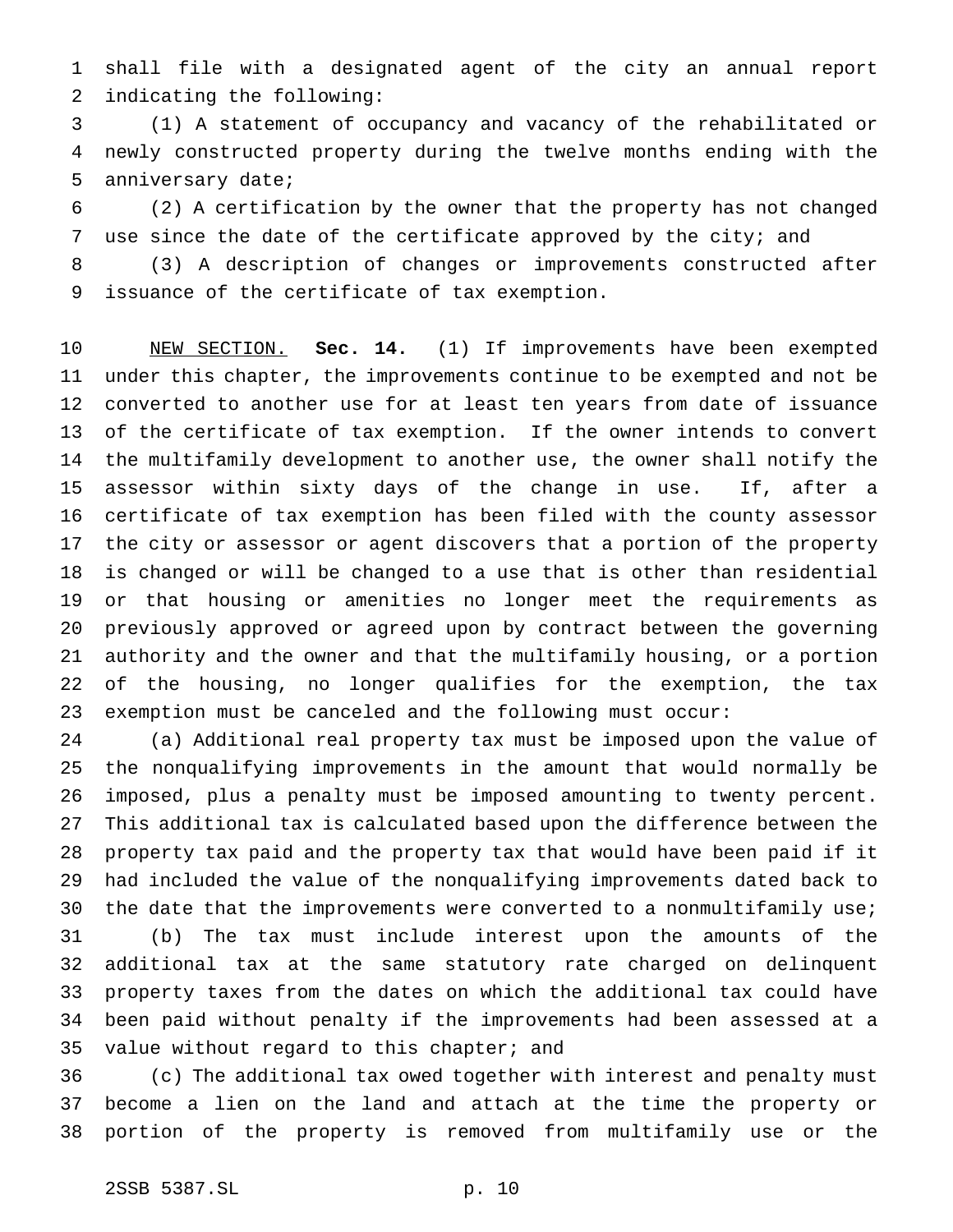amenities no longer meet applicable requirements, and has priority to and must be fully paid and satisfied before a recognizance, mortgage, judgment, debt, obligation, or responsibility to or with which the land may become charged or liable. The lien may be foreclosed upon expiration of the same period after delinquency and in the same manner provided by law for foreclosure of liens for delinquent real property taxes. An additional tax unpaid on its due date is delinquent. From the date of delinquency until paid, interest must be charged at the same rate applied by law to delinquent ad valorem property taxes.

 (2) Upon a determination that a tax exemption is to be canceled for a reason stated in this section, the governing authority shall notify the record owner of the property as shown by the tax rolls by mail, return receipt requested, of the determination to cancel the exemption. The owner may appeal the determination to the governing authority within thirty days by filing a notice of appeal with the clerk of the governing authority, which notice must specify the factual and legal basis on which the determination of cancellation is alleged to be erroneous. The governing authority or a hearing examiner or other official authorized by the governing authority may hear the appeal. At the hearing, all affected parties may be heard and all competent evidence received. After the hearing, the deciding body or officer shall either affirm, modify, or repeal the decision of cancellation of exemption based on the evidence received. An aggrieved party may appeal the decision of the deciding body or officer to the superior court under RCW 34.05.510 through 34.05.598.

 (3) Upon determination by the governing authority or authorized representative to terminate an exemption, the county officials having possession of the assessment and tax rolls shall correct the rolls in the manner provided for omitted property under RCW 84.40.080. The county assessor shall make such a valuation of the property and improvements as is necessary to permit the correction of the rolls. The owner may appeal the valuation to the county board of equalization under chapter 84.48 RCW. If there has been a failure to comply with this chapter, the property must be listed as an omitted assessment for assessment years beginning January 1 of the calendar year in which the noncompliance first occurred, but the listing as an omitted assessment may not be for a period more than three calendar years preceding the year in which the failure to comply was discovered.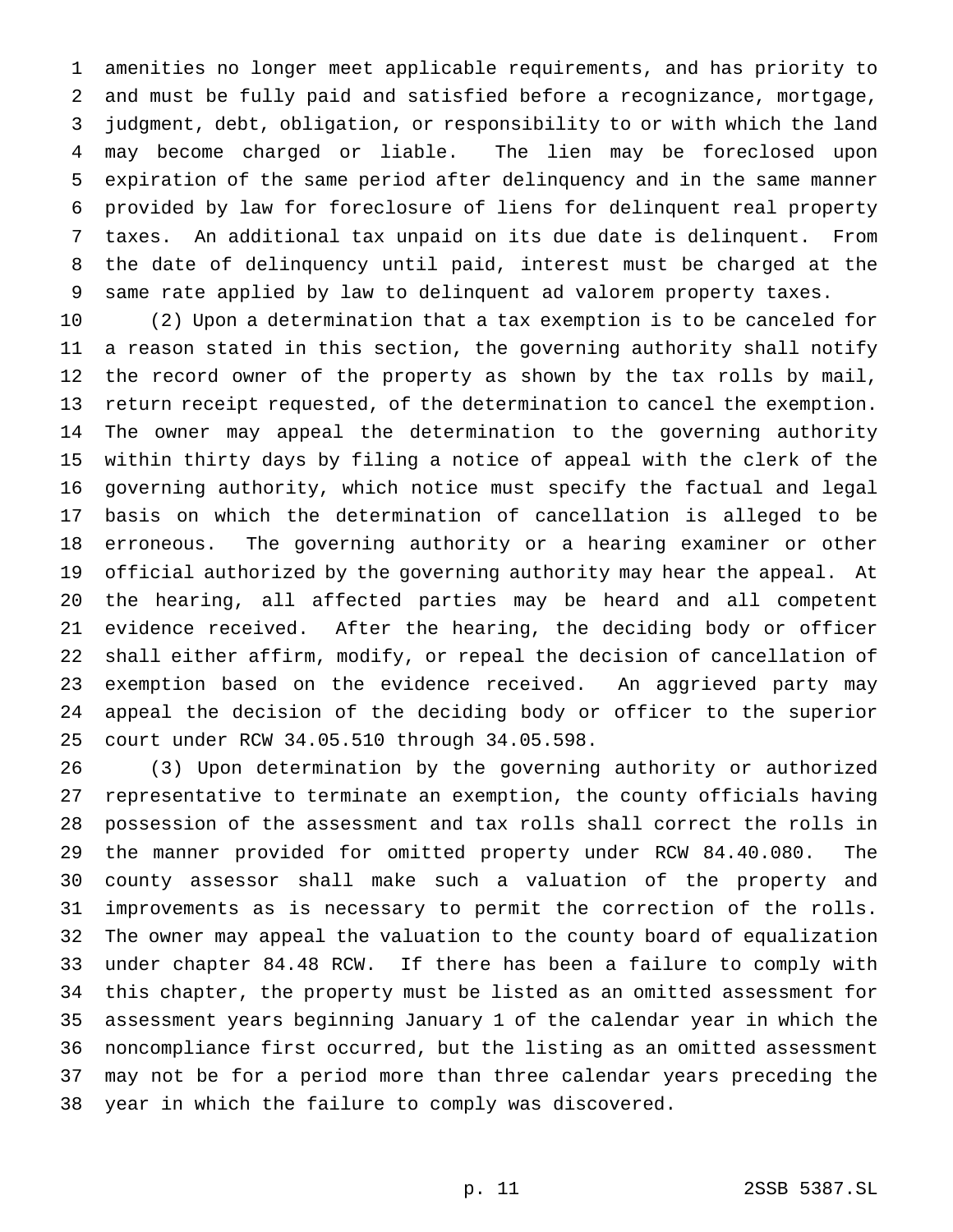NEW SECTION. **Sec. 15.** If any provision of this act or its application to any person or circumstance is held invalid, the remainder of the act or the application of the provision to other persons or circumstances is not affected.

 NEW SECTION. **Sec. 16.** Sections 1 through 15 of this act shall constitute a new chapter in Title 84 RCW.

Passed the Senate April 19, 1995. Passed the House April 13, 1995. Approved by the Governor May 16, 1995, with the exception of certain items which were vetoed. Filed in Office of Secretary of State May 16, 1995.

Note: Governor's explanation of partial veto is as follows:

 "I am returning herewith, without my approval as to section 4, Second Substitute Senate Bill No. 5387 entitled:

 "AN ACT Relating to taxation of new and rehabilitated multiple-unit housing in urban centers;"

 Second Substitute Senate Bill No. 5387 represents an attempt to increase the availability of residential housing in urban areas.

 I have concerns with this bill. No provision is included to prevent the erosion of low-income housing as property owners seek the benefit of the special valuation and build new housing or renovate existing housing stocks. Neither is any attempt made to mitigate the 12 impact on low-income tenants who must relocate if their current<br>13 residence is renovated. residence is renovated.

 It is clearly the intent of the legislature to provide local governments flexibility in determining specific building requirements 16 to address the public interest in a number of areas related to real<br>17 estate use and urban development. It is hard to imagine, given the estate use and urban development. It is hard to imagine, given the history of the discussions which led to this legislation, that the legislature intended to ignore the pressing need to maintain the state's supply of low-income housing. In signing this bill, it is my expectation that local jurisdictions ensure that the amount of low- income housing is not eroded and that low-income tenants do not bear the burden of relocating when a property owner enjoys the benefit of the special valuation created by this law.

 Section 4 of Second Substitute Senate Bill No. 5387 restates 26 limitations contained in separate sections of the bill. Section 4<br>27 limits the use of the special valuations authorized under the act to limits the use of the special valuations authorized under the act to applicants within locally designated residential targeted areas of cities planning under the Growth Management Act. Section 3(1) limits the definition of a city to a city or town of 150,000 population planning under the Growth Management Act. Section 6(1) requires applicants for the special valuation to be located in a residential targeted area designated by a city. Because the limitations in section 4 are addressed elsewhere, this provision is unnecessary.